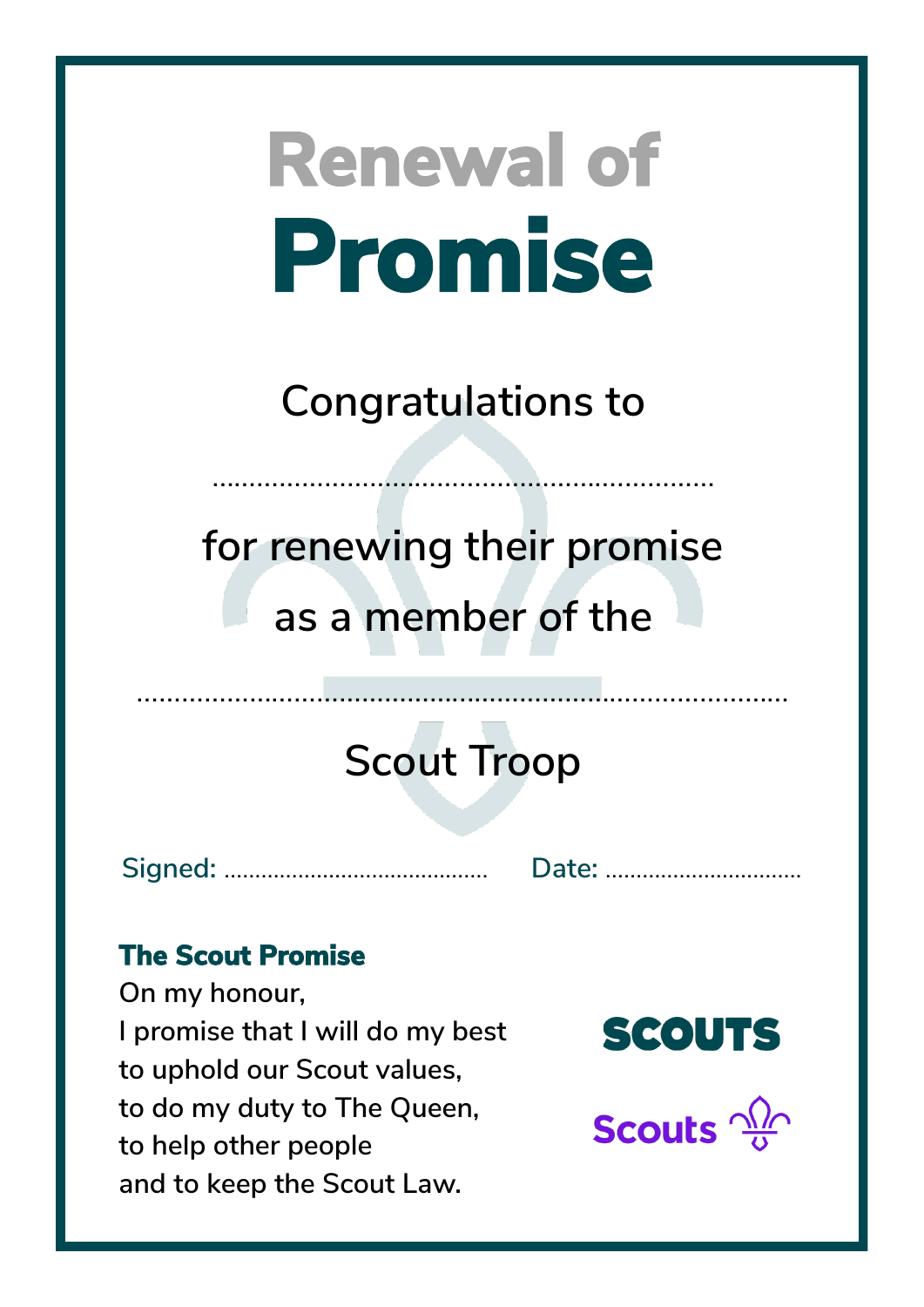**Congratulations to**

……………………………………………….…………

**for renewing their promise as a member of the**

## **Scout Troop**

**Signed:** ……………...……………………. **Date:** …………………....…….

### **The Scout Promise**

**On my honour, I promise that I will do my best to do my duty to God and to The Queen, to help other people and to keep the Scout Law.**



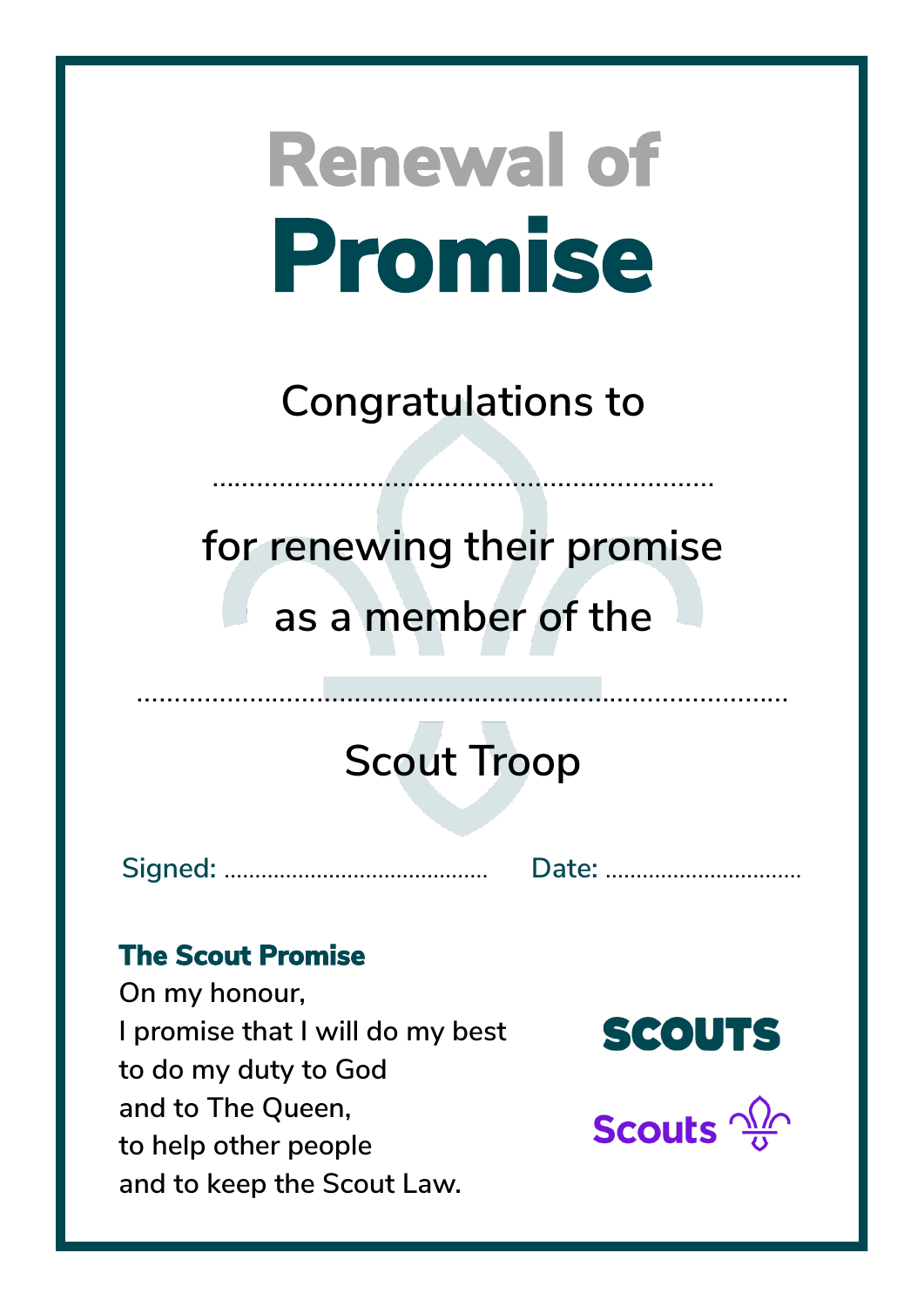**Congratulations to**

……………………………………………….…………

**for renewing their promise as a member of the**

## **Scout Troop**

**Signed:** ……………...……………………. **Date:** …………………....…….

### **The Scout Promise**

**On my honour, I promise that I will do my best to do my duty to Allah and to The Queen, to help other people and to keep the Scout Law.**

**SCOUTS** 

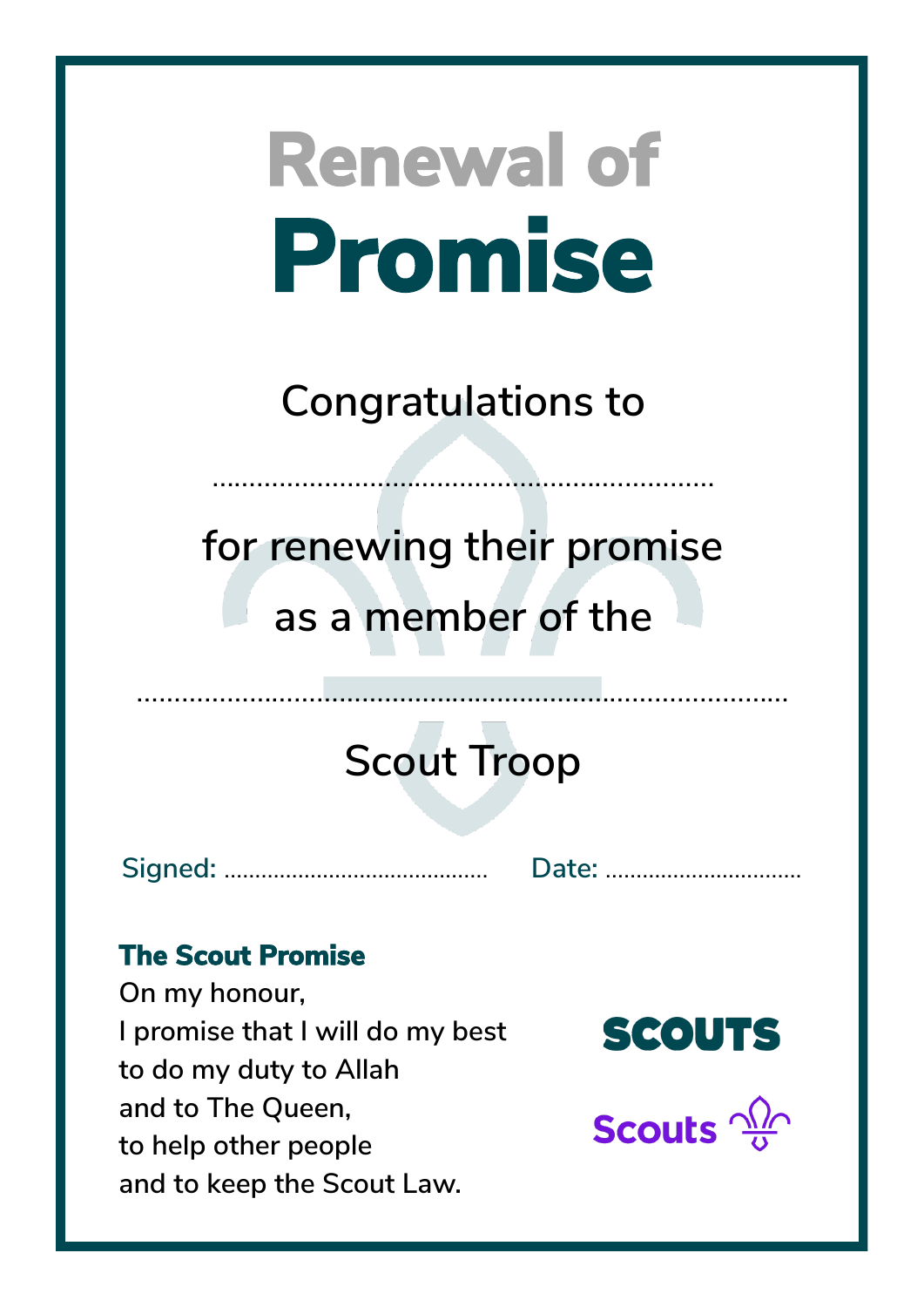### **Congratulations to**

……………………………………………….…………

# **for renewing their promise as a member of the**

# **Scout Troop**

**Signed:** ……………...……………………. **Date:** …………………....…….

### **The Scout Promise**

**In the name of Allah, the most beneficent and the most merciful, I promise that I will do my best to do my duty to Allah and to The Queen, to help other people and to keep the Scout Law.**



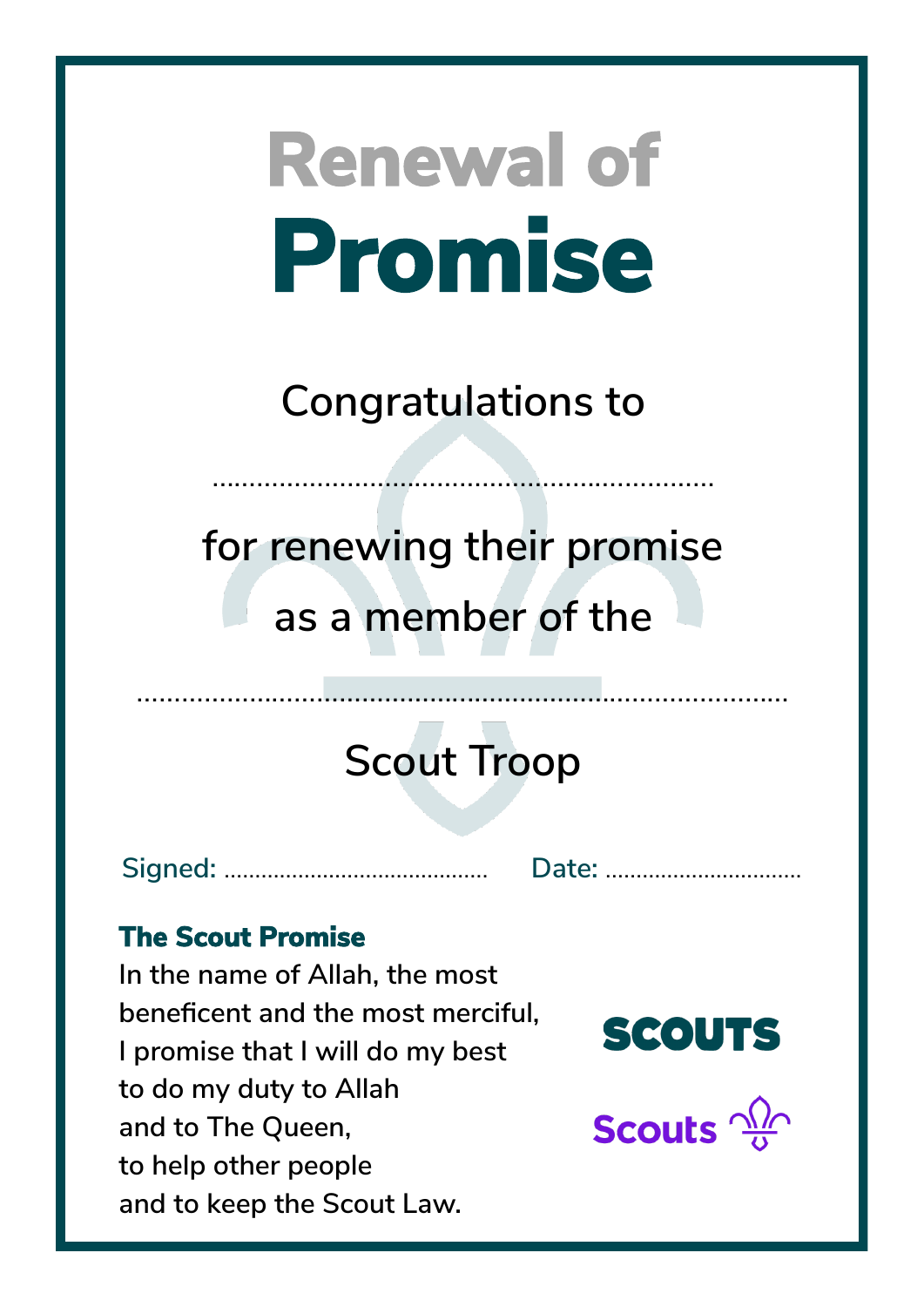**Congratulations to**

……………………………………………….…………

**for renewing their promise as a member of the**

## **Scout Troop**

……………………………………...……………………………………

**Signed:** ……………...……………………. **Date:** …………………....…….

### **The Scout Promise**

**On my honour, I promise that I will do my best to do my duty to Waheguru and to The Queen, to help other people and to keep the Scout Law.**

**SCOUTS** 

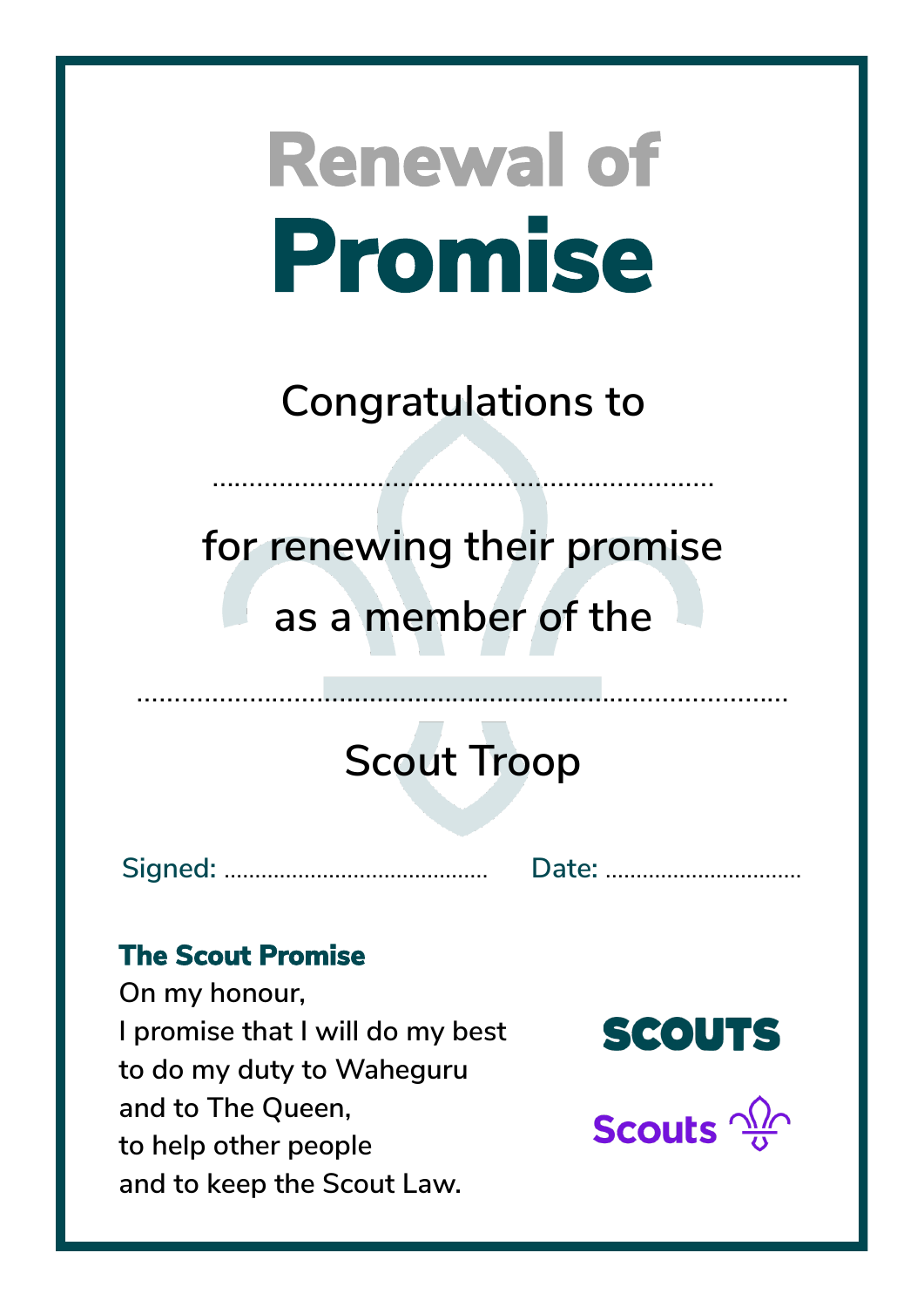**Congratulations to**

……………………………………………….…………

**for renewing their promise as a member of the**

## **Scout Troop**

**Signed:** ……………...……………………. **Date:** …………………....…….

### **The Scout Promise**

**On my honour, I promise that I will do my best to do my duty to my dharma and to The Queen, to help other people and to keep the Scout Law.**